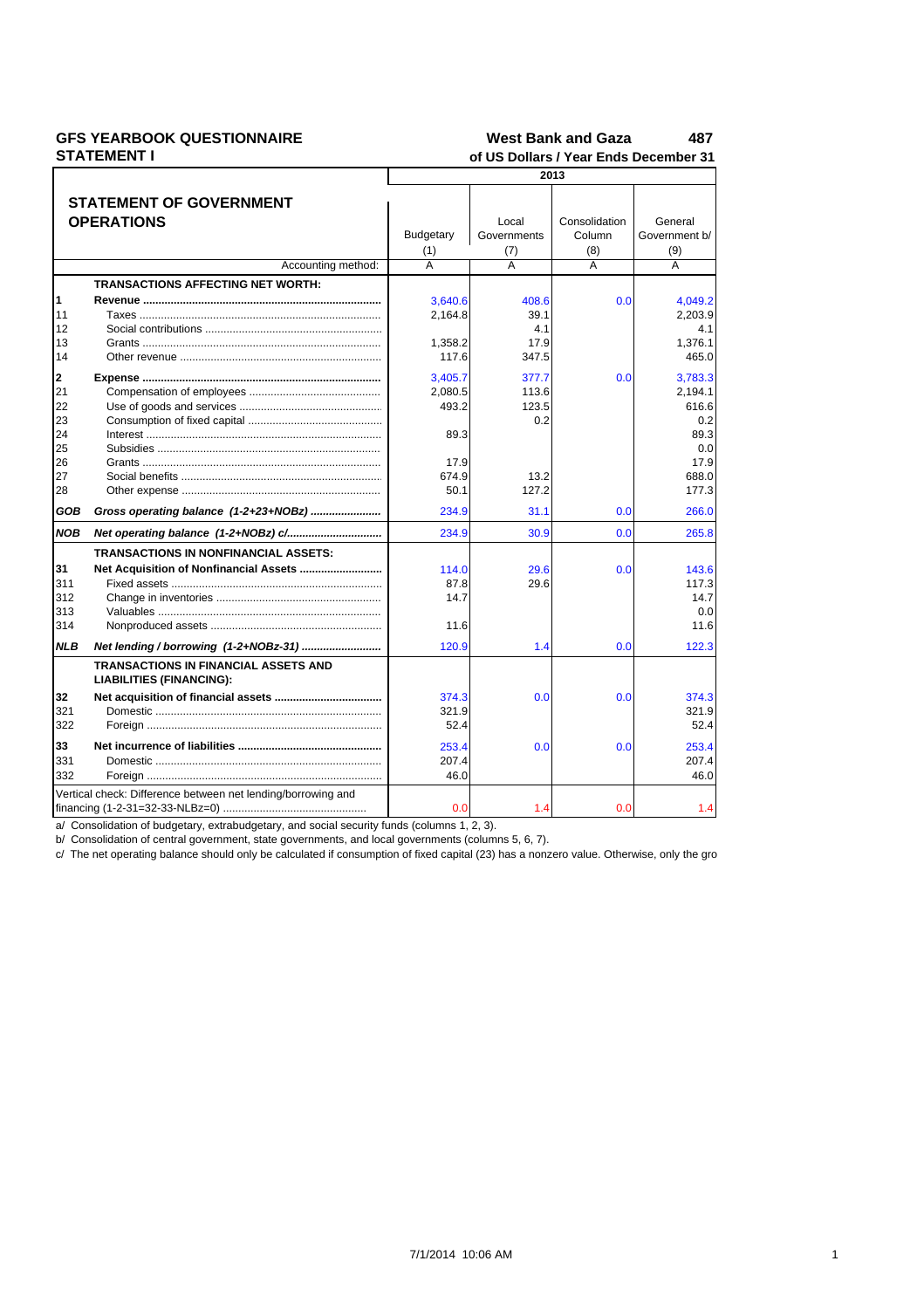| <b>GFS YEARBOOK QUESTIONNAIRE</b> |                                                     | <b>West Bank and Gaza</b><br>487      |             |               |               |  |
|-----------------------------------|-----------------------------------------------------|---------------------------------------|-------------|---------------|---------------|--|
| <b>TABLE 1</b>                    |                                                     | of US Dollars / Year Ends December 31 |             |               |               |  |
|                                   |                                                     |                                       | 2013        |               |               |  |
|                                   |                                                     |                                       |             |               |               |  |
|                                   | <b>REVENUE</b>                                      |                                       | Local       | Consolidation | General       |  |
|                                   |                                                     | <b>Budgetary</b>                      | Governments | Column        | Government b/ |  |
|                                   |                                                     | (1)                                   | (7)         | (8)           | (9)           |  |
|                                   | Accounting method:                                  | $\overline{A}$                        | A           |               |               |  |
| Ι1                                |                                                     | 3,640.6                               | 408.6       | $-17.9$       | 4,031.3       |  |
| 11                                |                                                     | 2,164.8                               | 39.1        | 0.0           | 2,203.9       |  |
| 111                               | Taxes on income, profits, and capital gains         | 145.6                                 | 0.0         | 0.0           | 145.6         |  |
| 1111                              |                                                     | 11.3                                  |             |               | 11.3          |  |
| 1112                              | Payable by corporations and other enterprises       | 134.3                                 |             |               | 134.3         |  |
| 1113                              |                                                     |                                       |             |               | 0.0           |  |
|                                   |                                                     |                                       |             |               |               |  |
| 112                               |                                                     | 62.2                                  |             |               | 62.2          |  |
| 113                               |                                                     | 3.8                                   | 39.1        | 0.0           | 42.9          |  |
| 1131                              | Recurrent taxes on immovable property               |                                       | 39.1        |               | 39.1          |  |
| 1132                              |                                                     |                                       |             |               | 0.0           |  |
| 1133                              |                                                     |                                       |             |               | 0.0           |  |
| 1134                              | Taxes on financial and capital transactions         |                                       |             |               | 0.0           |  |
| 1135                              |                                                     |                                       |             |               | 0.0           |  |
| 1136                              |                                                     | 3.8                                   |             |               | 3.8           |  |
| 114                               |                                                     | 1,325.7                               | 0.0         | 0.0           | 1,325.7       |  |
| 1141                              |                                                     | 791.6                                 | 0.0         | 0.0           | 791.6         |  |
| 11411                             |                                                     | 796.0                                 |             |               | 796.0         |  |
| 11412                             |                                                     |                                       |             |               | 0.0           |  |
| 11413                             | Turnover & other general taxes on G & S             | $-4.4$                                |             |               | -4.4          |  |
| 1142                              |                                                     | 431.9                                 |             |               | 431.9         |  |
| 1143                              |                                                     |                                       |             |               | 0.0           |  |
| 1144                              |                                                     |                                       |             |               | 0.0           |  |
| 1145                              | Taxes on use of goods, permission to use goods      | 102.2                                 | 0.0         | 0.0           | 102.2         |  |
| 11451                             |                                                     | 26.4                                  |             |               | 26.4          |  |
| 11452                             |                                                     | 75.8                                  |             |               | 75.8          |  |
| 1146                              |                                                     |                                       |             |               | 0.0           |  |
| 115                               | Taxes on international trade and transactions       | 627.5                                 | 0.0         | 0.0           | 627.5         |  |
| 1151                              |                                                     | 627.5                                 |             |               | 627.5         |  |
| 1152                              |                                                     |                                       |             |               | 0.0           |  |
| 1153                              |                                                     |                                       |             |               | 0.0           |  |
| 1154                              |                                                     |                                       |             |               | 0.0           |  |
| 1155                              |                                                     |                                       |             |               | 0.0           |  |
| 1156                              | Other taxes on international trade and transactions |                                       |             |               | 0.0           |  |
| 116                               |                                                     |                                       |             |               | 0.0           |  |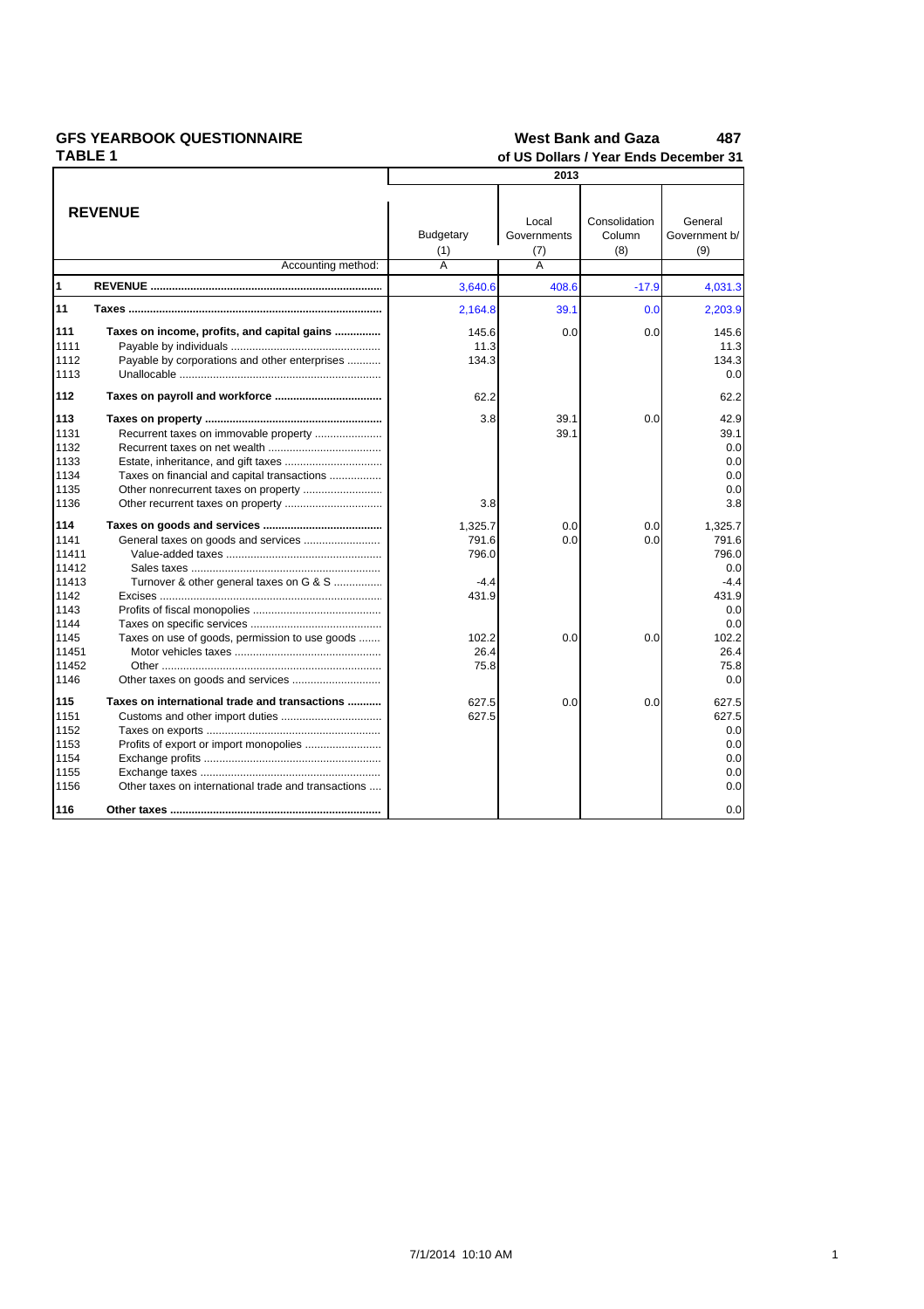|  |  | <b>GFS YEARBOOK QUESTIONNAIRE</b> |  |
|--|--|-----------------------------------|--|
|  |  |                                   |  |

| <b>TABLE 1</b>                              |                                                                                                     | of US Dollars / Year Ends December 31 |                         |                              |                                             |  |
|---------------------------------------------|-----------------------------------------------------------------------------------------------------|---------------------------------------|-------------------------|------------------------------|---------------------------------------------|--|
|                                             |                                                                                                     | 2013                                  |                         |                              |                                             |  |
|                                             | <b>REVENUE</b>                                                                                      | <b>Budgetary</b>                      | Local<br>Governments    | Consolidation<br>Column      | General<br>Government b/                    |  |
|                                             |                                                                                                     | (1)                                   | (7)                     | (8)                          | (9)                                         |  |
|                                             | Accounting method:                                                                                  | Ā                                     | $\overline{\mathsf{A}}$ |                              |                                             |  |
| 12                                          |                                                                                                     | 0.0                                   | 4.1                     | 0.0                          | 4.1                                         |  |
| 121<br>1211<br>1212<br>1213<br>1214         | Self-employed or nonemployed contributions                                                          | 0.0                                   | 4.1<br>4.1              | 0.0                          | 4.1<br>4.1<br>0.0<br>0.0<br>0.0             |  |
| 122<br>1221<br>1222<br>1223                 |                                                                                                     | 0.0                                   | 0.0                     | 0.0                          | 0.0<br>0.0<br>0.0<br>0.0                    |  |
| 13                                          |                                                                                                     | 1,358.2                               | 17.9                    | $-17.9$                      | 1,358.2                                     |  |
| 131<br>1311<br>1312                         |                                                                                                     | 877.8<br>846.7<br>31.2                | 0.0                     | 0.0                          | 877.8<br>846.7<br>31.2                      |  |
| 132<br>1321<br>1322                         |                                                                                                     | 480.4<br>480.4                        | 0.0                     | 0.0                          | 480.4<br>480.4<br>0.0                       |  |
| 133<br>1331<br>1332                         | From other general government units                                                                 | 0.0                                   | 17.9<br>17.4<br>0.5     | $-17.9$<br>$-17.4$<br>$-0.5$ | 0.0<br>0.0<br>0.0                           |  |
| 14                                          |                                                                                                     | 117.6                                 | 347.5                   | 0.0                          | 465.0                                       |  |
| 141<br>1411<br>1412<br>1413<br>1414<br>1415 | Withdrawals from income of quasi-corporations<br>Property income attrib. to insurance policyholders | 17.1<br>$-0.1$<br>16.9<br>0.3         | 0.0                     | 0.0                          | 17.1<br>$-0.1$<br>16.9<br>0.0<br>0.0<br>0.3 |  |
| 142<br>1421<br>1422<br>1423<br>1424         | Incidental sales by nonmarket establishments                                                        | 89.7<br>89.6<br>0.2                   | 0.0                     | 0.0                          | 89.7<br>0.0<br>89.6<br>0.2<br>0.0           |  |
| 143                                         |                                                                                                     | 10.6                                  |                         |                              | 10.6                                        |  |
| 144<br>1441<br>1442                         |                                                                                                     | 0.0                                   | 0.0                     | 0.0                          | 0.0<br>0.0<br>0.0                           |  |
| 145                                         | Miscellaneous and unidentified revenue                                                              | 0.2                                   | 347.5                   |                              | 347.6                                       |  |

a/ Consolidation of budgetary, extrabudgetary, and social security funds (columns 1, 2, 3).<br>b/ Consolidation of central government, state governments, and local governments (columns 5, 6, 7).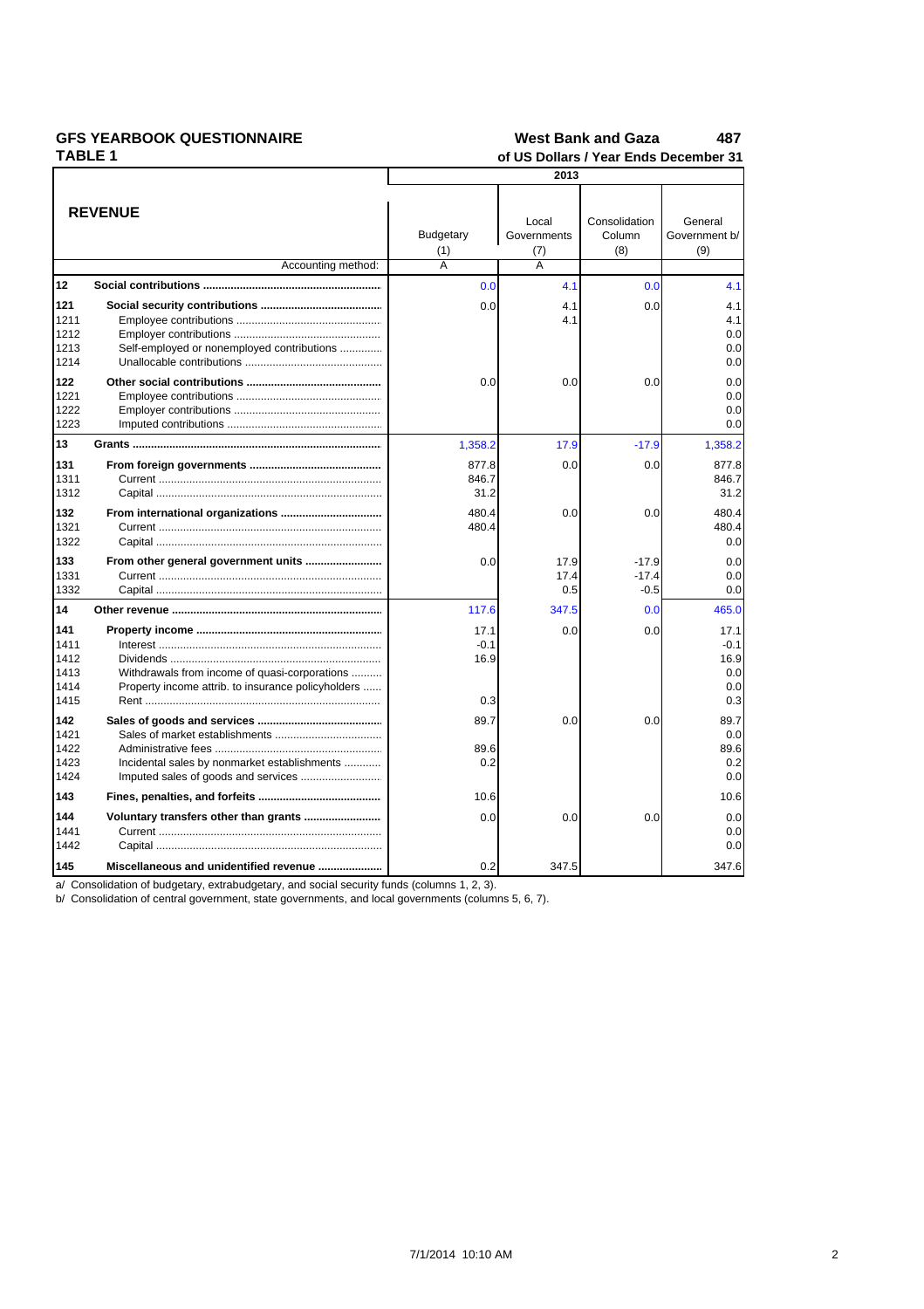| <b>GFS YEARBOOK QUESTIONNAIRE</b> |  |
|-----------------------------------|--|
| TADIE 9                           |  |

### West Bank and Gaza 487 of US Dollars / Year Ends December 31

|                            |                                                                             | TEAL LINS DECE          |                             |                                |                                 |  |
|----------------------------|-----------------------------------------------------------------------------|-------------------------|-----------------------------|--------------------------------|---------------------------------|--|
|                            |                                                                             | 2013                    |                             |                                |                                 |  |
|                            | <b>TRANSACTIONS IN ASSETS AND</b><br><b>LIABILITIES</b>                     | <b>Budgetary</b><br>(1) | Local<br>Governments<br>(7) | Consolidation<br>Column<br>(8) | General<br>Government b/<br>(9) |  |
|                            | Accounting method:                                                          | A                       | A                           |                                |                                 |  |
| 3                          | CHANGE IN NET WORTH: TRANSACTIONS c/                                        | 234.9                   | 66.0                        | 0.0                            | 300.9                           |  |
| 31                         |                                                                             | 114.0                   | 29.6                        | 0.0                            | 143.6                           |  |
| 311                        |                                                                             | 87.8                    | 29.6                        | 0.0                            | 117.3                           |  |
| 311.1                      |                                                                             | 87.8                    | 29.6                        | 0.0                            | 117.3                           |  |
| 311.2                      |                                                                             | 0.0                     | 0.0                         | 0.0                            | 0.0                             |  |
| 311.3                      | Consumption of fixed capital (CFC): fixed assets                            | 0.0                     | 0.0                         | 0.0                            | 0.0                             |  |
| 3111                       |                                                                             | 80.2                    | 0.0                         | 0.0                            | 80.2                            |  |
| 3111.1<br>3111.2<br>3111.3 | Acquisitions: buildings and structures                                      | 80.2                    |                             |                                | 80.2<br>0.0<br>0.0              |  |
| 3112                       |                                                                             | 7.5                     | 0.0                         | 0.0                            | 7.5                             |  |
| 3112.1<br>3112.2<br>3112.3 | Acquisitions: machinery and equipment<br>Disposals: machinery and equipment | 7.5                     |                             |                                | 7.5<br>0.0<br>0.0               |  |
| 3113                       |                                                                             | 0.0                     | 0.0                         | 0.0                            | 0.0                             |  |
| 3113.1<br>3113.2<br>3113.3 |                                                                             |                         |                             |                                | 0.0<br>0.0<br>0.0               |  |
| 312                        |                                                                             | 14.7                    |                             |                                | 14.7                            |  |
| 313                        |                                                                             | 0.0                     | 0.0                         | 0.0                            | 0.0                             |  |
| 313.1                      |                                                                             |                         |                             |                                | 0.0                             |  |
| 313.2                      |                                                                             |                         |                             |                                | 0.0                             |  |
| 314                        |                                                                             | 11.6                    | 0.0                         | 0.0                            | 11.6                            |  |
| 314.1                      |                                                                             | 11.6                    | 0.0                         | 0.0                            | 11.6                            |  |
| 314.2                      |                                                                             | 0.0                     | 0.0                         | 0.0                            | 0.0                             |  |
| 314.3                      | CFC: major improvements, nonproduced assets                                 | 0.0                     | 0.0                         | 0.0                            | 0.0                             |  |
| 3141                       |                                                                             | 11.6                    | 0.0                         | 0.0                            | 11.6                            |  |
| 3141.1<br>3141.2           |                                                                             | 11.6                    |                             |                                | 11.6<br>0.0                     |  |
| 3141.3                     |                                                                             |                         |                             |                                | 0.0                             |  |
| 3142                       |                                                                             | 0.0                     | 0.0                         | 0.0                            | 0.0                             |  |
| 3142.1                     |                                                                             |                         |                             |                                | 0.0                             |  |
| 3142.2                     |                                                                             |                         |                             |                                | 0.0                             |  |
| 3142.3                     | CFC: major improvements, subsoil assets                                     |                         |                             |                                | 0.0                             |  |
| 3143                       |                                                                             | 0.0                     | 0.0                         | 0.0                            | 0.0                             |  |
| 3143.1                     | Acquisitions: other naturally occurring assets                              |                         |                             |                                | 0.0                             |  |
| 3143.2                     | Disposals: other naturally occurring assets                                 |                         |                             |                                | 0.0                             |  |
| 3144                       |                                                                             | 0.0                     | 0.0                         | 0.0                            | 0.0                             |  |
| 3144.1                     | Acquisitions: intangible nonproduced assets                                 |                         |                             |                                | 0.0                             |  |
| 3144.2                     | Disposals: intangible nonproduced assets                                    |                         |                             |                                | 0.0                             |  |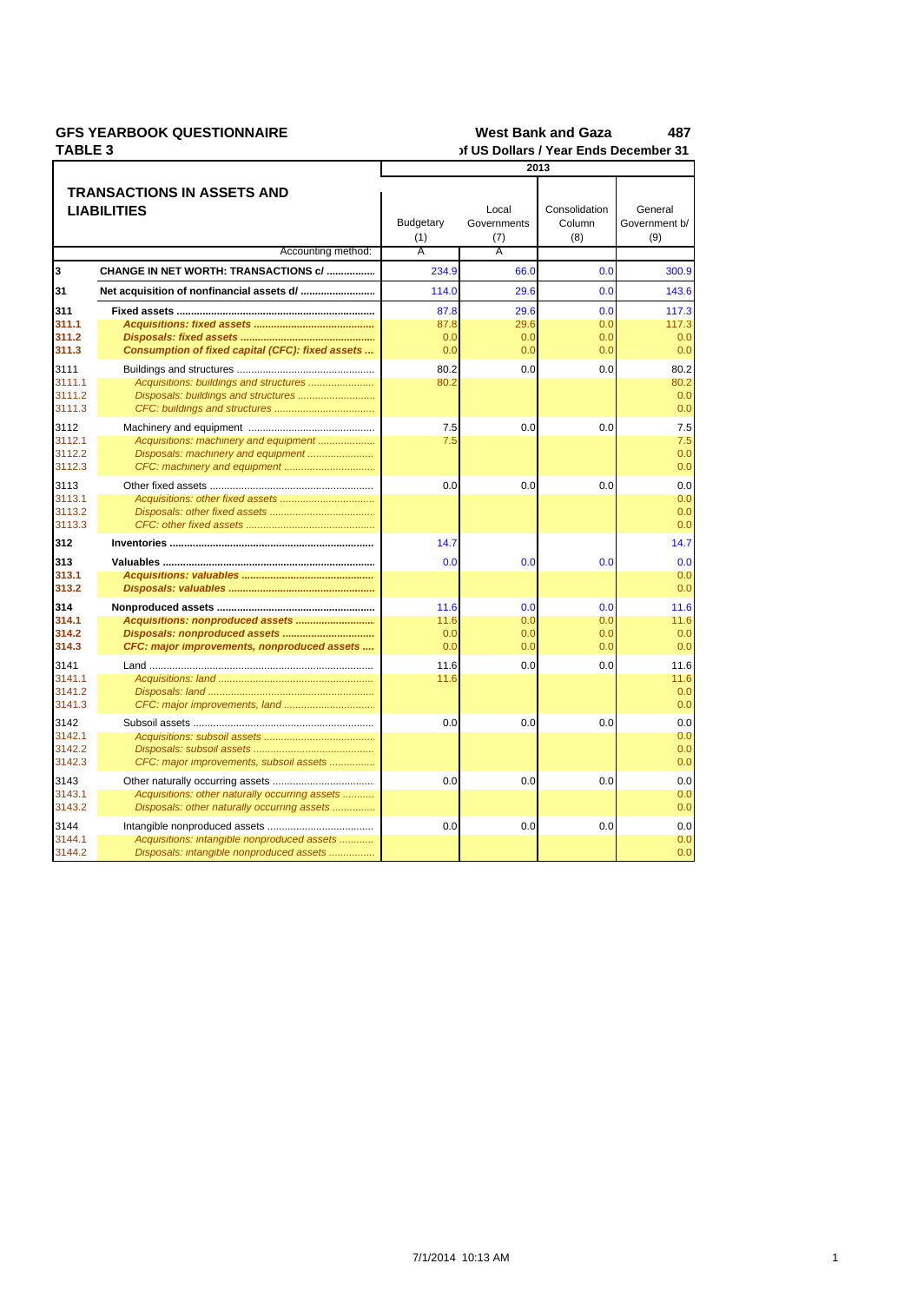# **GFS YEARBOOK QUESTIONNAIRE**

#### **West Bank and Gaza** 487

TABLE 3 of US Dollars / Year Ends December 31 2013 **TRANSACTIONS IN ASSETS AND** Consolidation General **LIABILITIES** Local **Budgetary** Governments Column Government b/  $(1)$  $(7)$  $(8)$  $(9)$ Accounting method: Α  $32<sup>2</sup>$  $374.3$ 410.7  $36.4$  $0<sup>c</sup>$ 3201 Monetary gold and SDRs ...............................  $0.0$  $0.0$  $0.0$  $0.0$ 3202 Currency and deposits [3212+3222]. 94.4  $0.0$  $0.0$ 94.4 3203 Securities other than shares [3213+3223] .............  $0.0$  $0.0$  $0.0$  $0.0$ 207.6 207.6 3204 Loans [3214+3224] ....  $0.0$  $0.0$ Shares and other equity [3215+3225] ...... 3205  $0.0$  $0.0$  $0.0$  $0.0$ Insurance technical reserves [3216+3226] ..... 3206  $0.0$  $0.0$  $0.0$  $0.0$ Financial derivatives [3217+3227] ....... 3207  $0.<sub>C</sub>$  $0.0$  $0.0$  $0.<sub>C</sub>$ Other accounts receivable [3218+3228] .................. 72.3 108.7 3208  $0<sub>0</sub>$ 36.4 321  $321.9$ 36.4  $0.0$ 358.3 Domestic ...... 3212 94.4 Currency and deposits .... 94.4  $3213$ Securities other than shares .....................  $0.0$ 3214 207.6 207.6 Loans .... 3215 Shares and other equity ....................  $0.0$ 3216 Insurance technical reserves ............  $0.0$ 3217 Financial derivatives .........  $0.0$ . . . . . . . . . . . . . . . . . . 3218 Other accounts receivable ........................ 19.9 36.4 56.4 322 Foreign ..............  $52.4$  $0.0$  $0.0$  $52.4$ 3221 Monetary gold and SDRs .................  $0.0$ 3222  $0.0$ 3223 Securities other than shares .....................  $0.0$ 3224 Loans .......  $0.0$ 3225 Shares and other equity ...........  $0.0$ 3226  $0.0$ Insurance technical reserves ............................ 3227  $0.0$ 3228  $52.4$  $52.4$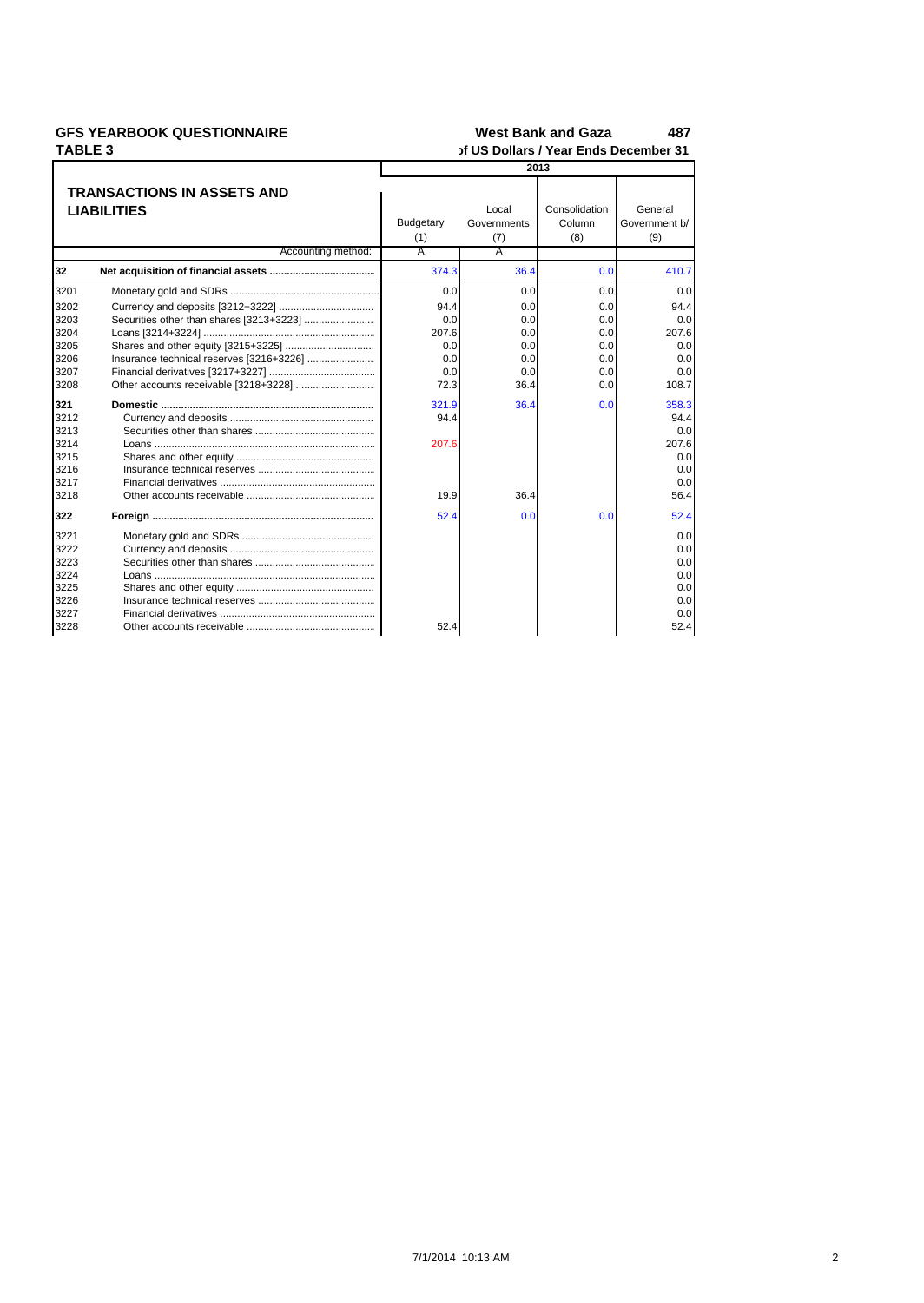## **TABLE 3**

#### **GFS YEARBOOK QUESTIONNAIRE 179,15 487 West Bank and Gaza In Millions of US Dollars / Year Ends December 31**

|                 |                                                         | 2013             |                      |                         |                          |  |  |
|-----------------|---------------------------------------------------------|------------------|----------------------|-------------------------|--------------------------|--|--|
|                 | <b>TRANSACTIONS IN ASSETS AND</b>                       |                  |                      |                         |                          |  |  |
|                 |                                                         |                  |                      |                         |                          |  |  |
|                 | <b>LIABILITIES</b>                                      | <b>Budgetary</b> | Local<br>Governments | Consolidation<br>Column | General<br>Government b/ |  |  |
|                 |                                                         |                  |                      | (8)                     | (9)                      |  |  |
|                 | Accounting method:                                      | (1)<br>A         | (7)<br>A             |                         |                          |  |  |
| 33              |                                                         | 253.4            | 0.0                  | 0.0                     | 253.4                    |  |  |
| 3301            |                                                         | 0.0              | 0.0                  | 0.0                     | 0.0                      |  |  |
|                 |                                                         |                  |                      |                         |                          |  |  |
| 3302<br>3303    |                                                         | 0.0<br>0.0       | 0.0<br>0.0           | 0.0<br>0.0              | 0.0<br>0.0               |  |  |
|                 |                                                         | $-225.9$         | 0.0                  | 0.0                     | $-225.9$                 |  |  |
| 3304<br>3305    |                                                         | 0.0              | 0.0                  | 0.0                     | 0.0                      |  |  |
| 3306            |                                                         | 0.0              | 0.0                  | 0.0                     | 0.0                      |  |  |
| 3307            |                                                         | 0.0              | 0.0                  | 0.0                     | 0.0                      |  |  |
| 3308            |                                                         | 479.2            | 0.0                  | 0.0                     | 479.2                    |  |  |
| 331             |                                                         | 207.4            | 0.0                  | 0.0                     | 207.4                    |  |  |
| 3312            |                                                         |                  |                      |                         | 0.0                      |  |  |
| 3313            |                                                         |                  |                      |                         | 0.0                      |  |  |
| 3314            |                                                         | $-210.2$         |                      |                         | $-210.2$                 |  |  |
| 3315            |                                                         |                  |                      |                         | 0.0                      |  |  |
| 3316            |                                                         |                  |                      |                         | 0.0                      |  |  |
| 3317            |                                                         |                  |                      |                         | 0.0                      |  |  |
| 3318            |                                                         | 417.5            |                      |                         | 417.5                    |  |  |
| 332             |                                                         | 46.0             | 0.0                  | 0.0                     | 46.0                     |  |  |
| 3321            | Special Drawing Rights (SDRs)                           |                  |                      |                         | 0.0                      |  |  |
| 3322            |                                                         |                  |                      |                         | 0.0                      |  |  |
| 3323            |                                                         |                  |                      |                         | 0.0                      |  |  |
| 3324            |                                                         | $-15.7$          |                      |                         | $-15.7$                  |  |  |
| 3325            |                                                         |                  |                      |                         | 0.0                      |  |  |
| 3326            |                                                         |                  |                      |                         | 0.0                      |  |  |
| 3327            |                                                         |                  |                      |                         | 0.0                      |  |  |
| 3328            |                                                         | 61.7             |                      |                         | 61.7                     |  |  |
|                 | <b>Memorandum items:</b>                                |                  |                      |                         |                          |  |  |
| 3M1             |                                                         | 0.0              | 0.0                  | 0.0                     | 0.0                      |  |  |
| 3M11            |                                                         |                  |                      |                         | 0.0                      |  |  |
| 3M12            |                                                         |                  |                      |                         | 0.0                      |  |  |
| 3M13            |                                                         |                  |                      |                         | 0.0                      |  |  |
| 3M14            | Other taxes minus other subsidies (on production) h/    |                  |                      |                         | 0.0                      |  |  |
| 3M2             | Change in net financial worth: transactions [=32-33] i/ | 120.9            | 36.4                 | 0.0                     | 157.3                    |  |  |
| 3M <sub>3</sub> |                                                         |                  |                      |                         | 0.0                      |  |  |

a/ Consolidation of budgetary, extrabudgetary, and social security funds (columns 1, 2, 3).

b/ Consolidation of central government, state governments, and local governments (columns 5, 6, 7).

c/ Change in net worth due to transactions in assets and liabilities.

d/ Net transactions in fixed assets, valuables, and nonproduced assets equal acquisitions minus disposals and consumption of fixed capital.

e/ This item shows the value of "compensation of employees" which is included in government's own-account construction of fixed assets (GFS item 311).

f/ This item shows the value of "use of goods and services" which is included in government's own-account construction of fixed assets (GF

g/ This item shows the value of "consumption of fixed capital" which is included in government's own-account construction of fixed assets (C h/ This item shows the value of "taxes minus subsidies", which is included in government's own-account construction of fixed assets (GFS it

i/ Change in net financial worth due to transactions in financial assets and liabilities.

j/ This item shows the market value of all transactions in liabilities except for shares and other equity and financial derivatives.